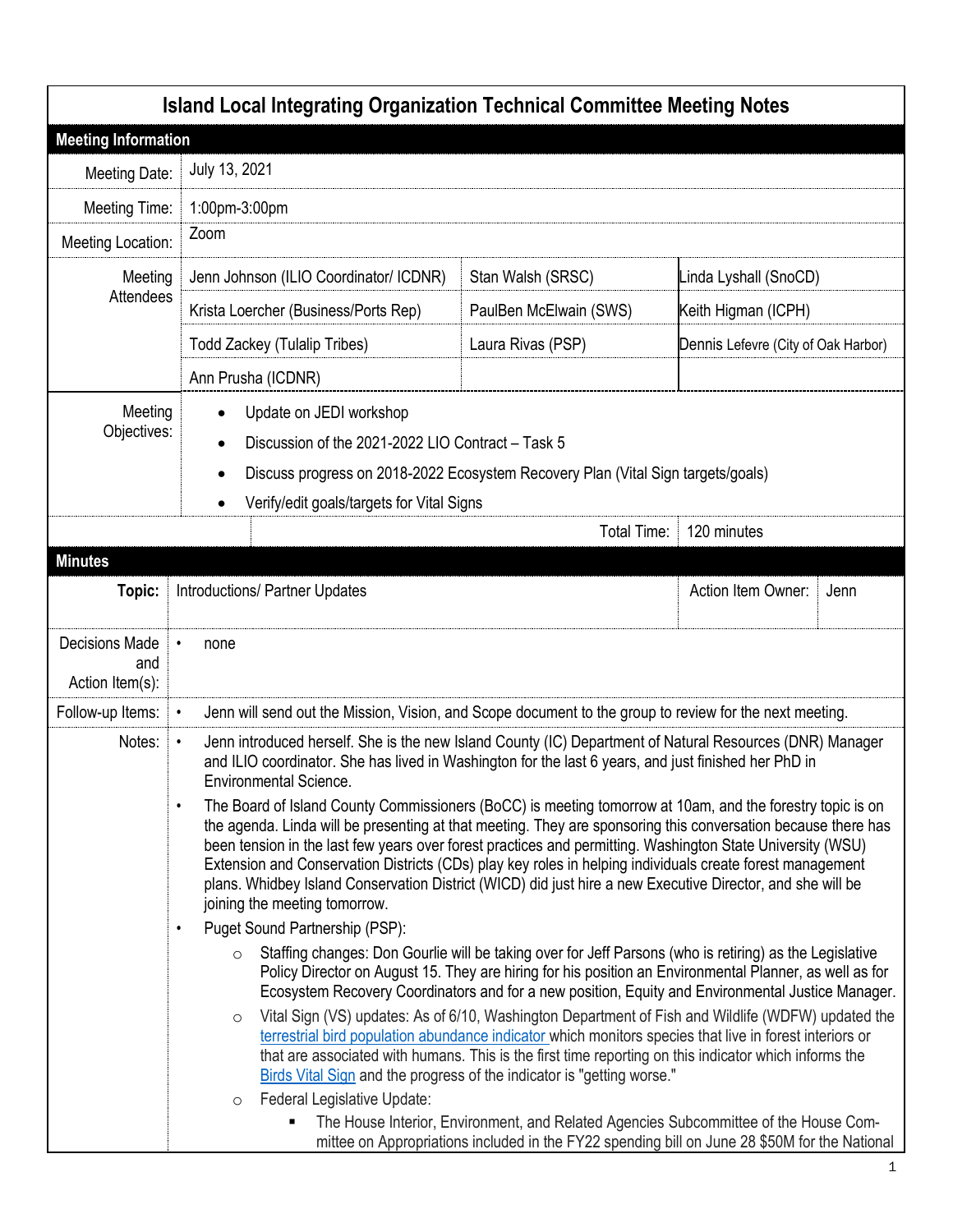|                                                 | Estuary Program (NEP) Puget Sound (PS) Geographic Program. The full committee passed<br>this on July 1. It will now move on to the House.<br>On June 15, the House voted to pass H.R. 1144 (PUGET SOS) which would provide \$50M<br>$\blacksquare$<br>annually for 5 years for restoration and improvement projects as well as codify the Puget<br>Sound Federal Leadership Task Force and set up a recovery office within the Environmental<br>Protection Agency (EPA).<br>The LIO Statement of Work for 2021-2022 is out for negotiation.<br>$\circ$<br>The 2022-2026 Action Agenda (AA) development is wrapping up Phase 3 - Strategy development,<br>$\circ$<br>and beginning to move to Phase 4 – Developing actions and commitments that align with strategies.<br>There was discussion that this is driven by near term actions (NTAs). There was a lot of feedback that<br>NTAs were not working well, and there is effort to separate them from the AA. The AA is not a request<br>for proposals (RFP), and having NTAs has led to confusion. There was also feedback that it can be<br>limiting, because it requires sticking with a plan that came forward four years ago, and items might no<br>longer be a priority.<br>Jenn shared that PSP emailed out an opportunity seeking applications for the Environmental Justice<br>$\circ$<br>(EJ) Council. PSP will have one seat on council, but are interested in having more individuals apply.<br>Applications are due August 20 <sup>th</sup> . Apply here.<br>PSP is hosting a series of workshops in partnership with the Conservation Coaches Network and the<br>$\circ$<br>Open Standards for the Practice of Conservation (CS). The series of workshops will use IC as an ex-<br>ample. They reached out to us asking for our mission, vision, and scope of project. They requested we<br>break things up a little more, and this is something we should revisit as an LIO in a future meeting.<br>Jenn will send this document out to the group; please reach out to her with questions, comments, and<br>concerns. This can be done before we finalize our scope of work (SOW) for next year. Having these<br>expert coaches helping with the Conservation Standards is going to be a good opportunity. Our plan<br>was put forward as the example because it is comprehensive and exemplary.<br>Lori Clark will still continue to provide some support for Jenn and some project work. We are not sure how long<br>$\bullet$<br>this will be for. |
|-------------------------------------------------|-------------------------------------------------------------------------------------------------------------------------------------------------------------------------------------------------------------------------------------------------------------------------------------------------------------------------------------------------------------------------------------------------------------------------------------------------------------------------------------------------------------------------------------------------------------------------------------------------------------------------------------------------------------------------------------------------------------------------------------------------------------------------------------------------------------------------------------------------------------------------------------------------------------------------------------------------------------------------------------------------------------------------------------------------------------------------------------------------------------------------------------------------------------------------------------------------------------------------------------------------------------------------------------------------------------------------------------------------------------------------------------------------------------------------------------------------------------------------------------------------------------------------------------------------------------------------------------------------------------------------------------------------------------------------------------------------------------------------------------------------------------------------------------------------------------------------------------------------------------------------------------------------------------------------------------------------------------------------------------------------------------------------------------------------------------------------------------------------------------------------------------------------------------------------------------------------------------------------------------------------------------------------------------------------------------------------------------------------------------------------------------------------------------------------------------------------------------------------------------------------------------------------|
| Topic:                                          | Update on JEDI (Justice, Equity, Diversity, and Inclusion) Workshop<br>Action Item Owner:<br>Jenn/Laura                                                                                                                                                                                                                                                                                                                                                                                                                                                                                                                                                                                                                                                                                                                                                                                                                                                                                                                                                                                                                                                                                                                                                                                                                                                                                                                                                                                                                                                                                                                                                                                                                                                                                                                                                                                                                                                                                                                                                                                                                                                                                                                                                                                                                                                                                                                                                                                                                 |
| Decisions Made<br>and<br>Action Item(s):        | none<br>$\bullet$                                                                                                                                                                                                                                                                                                                                                                                                                                                                                                                                                                                                                                                                                                                                                                                                                                                                                                                                                                                                                                                                                                                                                                                                                                                                                                                                                                                                                                                                                                                                                                                                                                                                                                                                                                                                                                                                                                                                                                                                                                                                                                                                                                                                                                                                                                                                                                                                                                                                                                       |
| Follow-up Items:                                | $\bullet$                                                                                                                                                                                                                                                                                                                                                                                                                                                                                                                                                                                                                                                                                                                                                                                                                                                                                                                                                                                                                                                                                                                                                                                                                                                                                                                                                                                                                                                                                                                                                                                                                                                                                                                                                                                                                                                                                                                                                                                                                                                                                                                                                                                                                                                                                                                                                                                                                                                                                                               |
| Notes:                                          | We have discussed JEDI and its role in past meetings. Jenn, Laura, and Lori attended a workshop for<br>$\bullet$<br>Coordinators regarding this. Our goals need to reflect the human diversity in our regions and ecosystems. We<br>need to be informing all of our goals with JEDI in mind. LIOs seemed to have a lot of interest in building on this.<br>This is not easy, and it has no clear path forward, but we are taking steps. This dovetails into the next item on<br>the agenda.<br>Laura has been attending a lot of discussions about JEDI and this workshop moved from theory to potential<br>$\bullet$<br>actions and plans, and what it would take to implement ideas. If JEDI work is something that this group wants<br>to do, the exercise they did could be a good foundation to start from.                                                                                                                                                                                                                                                                                                                                                                                                                                                                                                                                                                                                                                                                                                                                                                                                                                                                                                                                                                                                                                                                                                                                                                                                                                                                                                                                                                                                                                                                                                                                                                                                                                                                                                        |
| Topic:                                          | Action Item Owner:<br>Jenn/Laura                                                                                                                                                                                                                                                                                                                                                                                                                                                                                                                                                                                                                                                                                                                                                                                                                                                                                                                                                                                                                                                                                                                                                                                                                                                                                                                                                                                                                                                                                                                                                                                                                                                                                                                                                                                                                                                                                                                                                                                                                                                                                                                                                                                                                                                                                                                                                                                                                                                                                        |
|                                                 | Discussion of the 2021-2022 LIO Contract - Task 5 Options                                                                                                                                                                                                                                                                                                                                                                                                                                                                                                                                                                                                                                                                                                                                                                                                                                                                                                                                                                                                                                                                                                                                                                                                                                                                                                                                                                                                                                                                                                                                                                                                                                                                                                                                                                                                                                                                                                                                                                                                                                                                                                                                                                                                                                                                                                                                                                                                                                                               |
| <b>Decisions Made</b><br>and<br>Action Item(s): | none                                                                                                                                                                                                                                                                                                                                                                                                                                                                                                                                                                                                                                                                                                                                                                                                                                                                                                                                                                                                                                                                                                                                                                                                                                                                                                                                                                                                                                                                                                                                                                                                                                                                                                                                                                                                                                                                                                                                                                                                                                                                                                                                                                                                                                                                                                                                                                                                                                                                                                                    |
| Follow-up Items:                                | Jenn will share resources with the group.<br>$\bullet$                                                                                                                                                                                                                                                                                                                                                                                                                                                                                                                                                                                                                                                                                                                                                                                                                                                                                                                                                                                                                                                                                                                                                                                                                                                                                                                                                                                                                                                                                                                                                                                                                                                                                                                                                                                                                                                                                                                                                                                                                                                                                                                                                                                                                                                                                                                                                                                                                                                                  |
| Notes:                                          | There is a new subtask attached to Task 5, which involves JEDI work. Task 5 is optional. It is intended to<br>allow us to integrate principles of JEDI into our structure as an LIO, as well as into our Ecosystem<br>Recovery Plan (ERP) and governance.                                                                                                                                                                                                                                                                                                                                                                                                                                                                                                                                                                                                                                                                                                                                                                                                                                                                                                                                                                                                                                                                                                                                                                                                                                                                                                                                                                                                                                                                                                                                                                                                                                                                                                                                                                                                                                                                                                                                                                                                                                                                                                                                                                                                                                                               |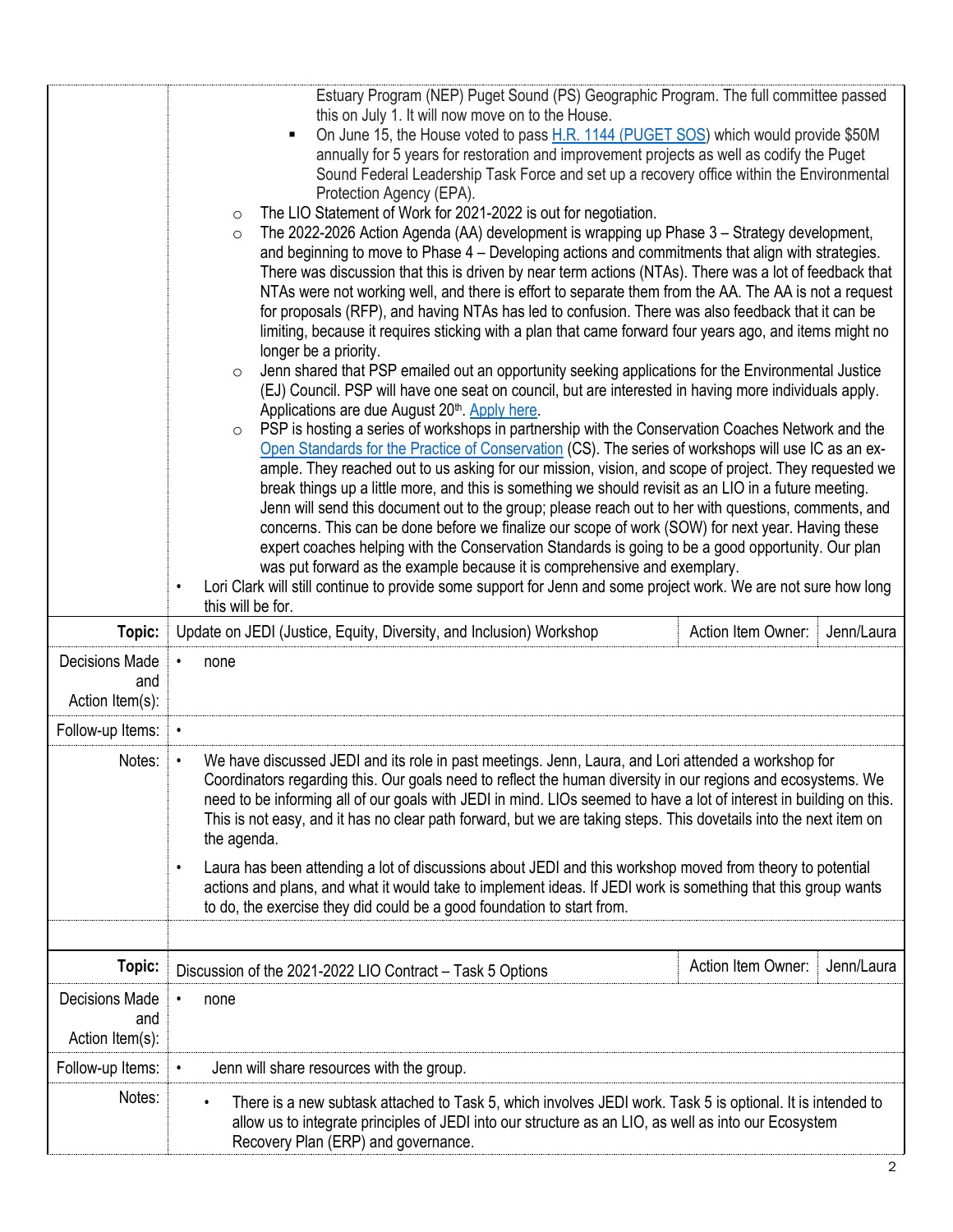|                                                 | Task 5 SOW:                                                                                                                                                                                                                                                                                                                                                                                                                                                                                                                                                       |  |
|-------------------------------------------------|-------------------------------------------------------------------------------------------------------------------------------------------------------------------------------------------------------------------------------------------------------------------------------------------------------------------------------------------------------------------------------------------------------------------------------------------------------------------------------------------------------------------------------------------------------------------|--|
|                                                 | Discuss and Integrate principles of Justice, Equity, Diversity, and Inclusion into LIO governance,<br>$\circ$<br>structure, and/or planning.                                                                                                                                                                                                                                                                                                                                                                                                                      |  |
|                                                 | Understand and articulate JEDI in the LIO context along with barriers and proposed solutions to<br>$\circ$<br>access and participate in decision making within LIO                                                                                                                                                                                                                                                                                                                                                                                                |  |
|                                                 | Outreach, inform, educate, and recruit representatives from marginalized or underrepresented<br>$\circ$<br>community organizations or coalitions within the LIOs geography.                                                                                                                                                                                                                                                                                                                                                                                       |  |
|                                                 | Provide stipends, when needed, to representatives from marginalized or underrepresented<br>$\circ$<br>community organizations or coalitions within the LIOs geography, to enable them to participate, in<br>a substantive way, as members.                                                                                                                                                                                                                                                                                                                        |  |
|                                                 | None of this is set in stone. The group discussed their initial thoughts, interest, and potential next steps<br>around JEDI.                                                                                                                                                                                                                                                                                                                                                                                                                                      |  |
|                                                 | It is important that we consider these concepts in our work. There is so much we do not think<br>$\circ$<br>about, so making ourselves more aware of how we can be more inclusive is important.                                                                                                                                                                                                                                                                                                                                                                   |  |
|                                                 | Jenn shared screenshots from the workshop, and will share resources with the group. There are things<br>missing from the idea list, and more input from the group would be helpful.                                                                                                                                                                                                                                                                                                                                                                               |  |
|                                                 | IC Public Health (PH), which includes DNR, is presenting reorganization options to the BoCC this fall. The<br>$\bullet$<br>hope is that COVID staff will transition to a department that collects population level data. PH will collect<br>JEDI data and is going to ask for a JEDI position in PH. They are working with an Epidemiologist to<br>evaluate all of the programs that fall under PH. This is a future ask that would support our work.                                                                                                             |  |
|                                                 | There is a very active group at South Whidbey High School that is working on these issues. We can<br>connect with them to see if there is an opportunity for collaboration. There might be projects they are<br>interested in working on. This article highlights their efforts to have Langley City Council declare a climate<br>emergency.                                                                                                                                                                                                                      |  |
|                                                 |                                                                                                                                                                                                                                                                                                                                                                                                                                                                                                                                                                   |  |
| Topic:                                          | Action Item Owner:<br>Jenn/Laura<br>Discuss progress on 2018-2022 Ecosystem Recovery Plan (Vital Sign<br>targets/goals)                                                                                                                                                                                                                                                                                                                                                                                                                                           |  |
| <b>Decisions Made</b><br>and<br>Action Item(s): | none                                                                                                                                                                                                                                                                                                                                                                                                                                                                                                                                                              |  |
| Follow-up Items:                                | $\bullet$                                                                                                                                                                                                                                                                                                                                                                                                                                                                                                                                                         |  |
| Notes:                                          | 2018-2022 ERP Progress<br>Lori Clark sent out two documents: the first was the 2018-2022 ERP Progress document. It focused on the<br>current AA Ecosystem (ES) Components VS, which included targets, notes, and progress made. The<br>second document focused on updates, next steps, and revising goals/targets for VS for the 2022-2026 AA<br>and Puget Sound (PS) Indicator. Lori, Laura, and Jenn combined these two documents into one.<br>Jenn reviewed some of the changes that have been made for the 2022-2026 AA, including the addition of<br>HWB VS. |  |
| Topic:                                          | Action Item Owner:<br>Verify/edit goals/targets for Vital Signs<br>Jenn/Laura                                                                                                                                                                                                                                                                                                                                                                                                                                                                                     |  |
| <b>Decisions Made</b><br>and<br>Action Item(s): | none<br>$\bullet$                                                                                                                                                                                                                                                                                                                                                                                                                                                                                                                                                 |  |
| Follow-up Items:                                | Jenn will reach out to Dawn Spilsbury Pucci for IC restoration potential metrics and the Salmon VS, The<br>$\bullet$                                                                                                                                                                                                                                                                                                                                                                                                                                              |  |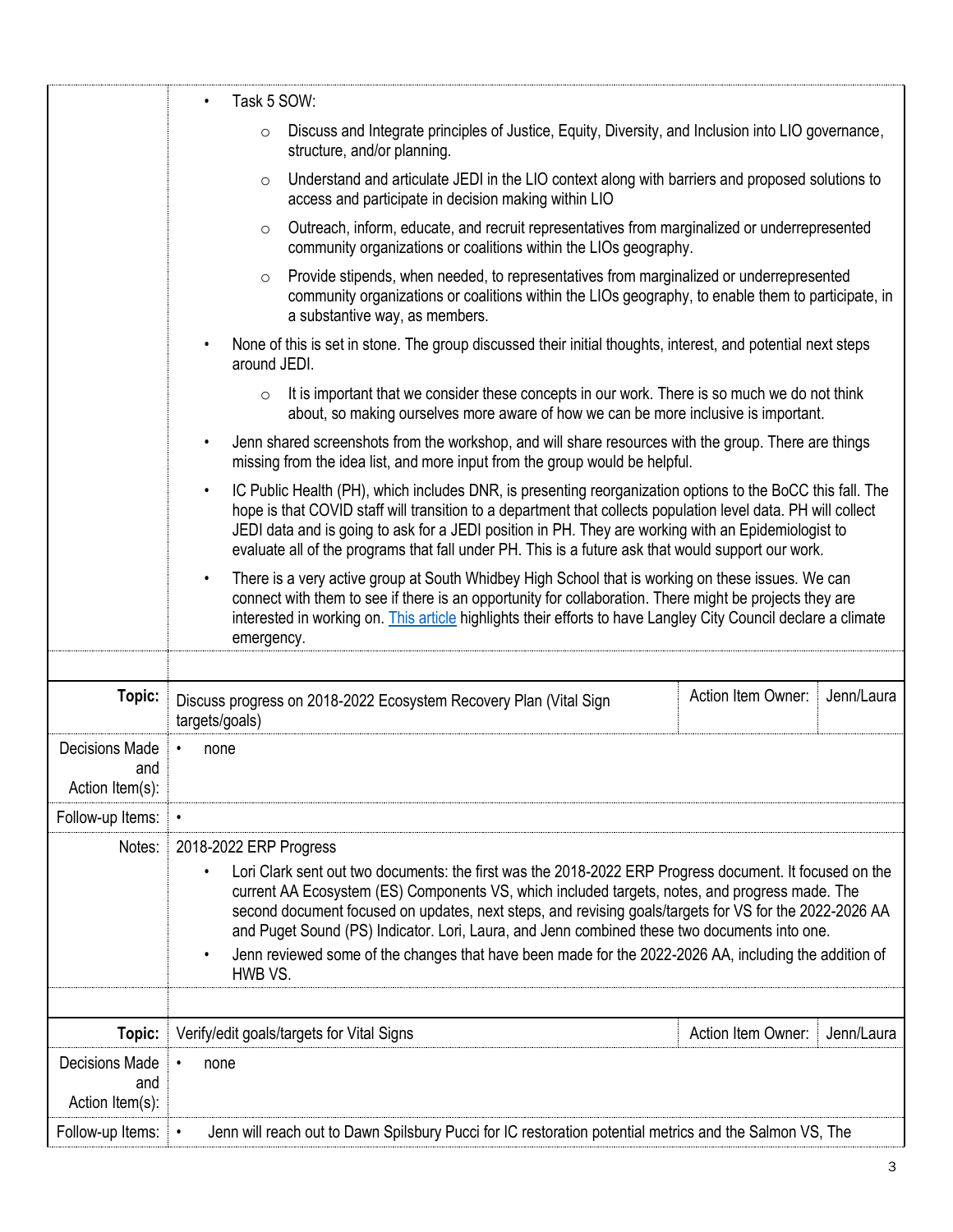|        | ICDNR Water Quality team for the Freshwater and Marine Water Quality VSs, the MRC about eelgrass and<br>bullkelp monitoring, Hannah Liss about Shore Friendly, John Lovie about shoreline access, and IC Planning<br>about the IC recreational map                                                                                                                                                                                                                                                                                                                                                                                                                                                                                                                                                                                                                                                                                                                        |  |
|--------|---------------------------------------------------------------------------------------------------------------------------------------------------------------------------------------------------------------------------------------------------------------------------------------------------------------------------------------------------------------------------------------------------------------------------------------------------------------------------------------------------------------------------------------------------------------------------------------------------------------------------------------------------------------------------------------------------------------------------------------------------------------------------------------------------------------------------------------------------------------------------------------------------------------------------------------------------------------------------|--|
|        | Keith and Jenn will follow up with the IC Onsite team about the Shellfish Harvest components.<br>$\bullet$                                                                                                                                                                                                                                                                                                                                                                                                                                                                                                                                                                                                                                                                                                                                                                                                                                                                |  |
|        | Jenn and Ann will synthesize these notes into a table, and Jenn will send it out for feedback and comments.<br>$\bullet$                                                                                                                                                                                                                                                                                                                                                                                                                                                                                                                                                                                                                                                                                                                                                                                                                                                  |  |
| Notes: | The group then reviewed the combined document:                                                                                                                                                                                                                                                                                                                                                                                                                                                                                                                                                                                                                                                                                                                                                                                                                                                                                                                            |  |
|        | <b>Estuaries</b><br>$\bullet$                                                                                                                                                                                                                                                                                                                                                                                                                                                                                                                                                                                                                                                                                                                                                                                                                                                                                                                                             |  |
|        | There are pocket estuaries that could use more push, such as Iverson. It would be good to tie this<br>$\circ$<br>back to a list of projects and determine feasibility.                                                                                                                                                                                                                                                                                                                                                                                                                                                                                                                                                                                                                                                                                                                                                                                                    |  |
|        | We should assess the total amount of potential restoration in IC. Dawn Spilsbury Pucci may have<br>$\circ$<br>some of this data. We would want to know the full potential restoration, what is realistic, and<br>where projects stand.                                                                                                                                                                                                                                                                                                                                                                                                                                                                                                                                                                                                                                                                                                                                    |  |
|        | 50 acres was chosen because it is roughly 1/5 of the 50 year goal. A "net increase" would be<br>$\circ$<br>appropriate wording. Some of the reluctance to put a specific number is a recognition that all of<br>the conversations we have about areas that were once pocket estuaries involve dikes, properties,<br>and protections. They are hard conversations. There is reluctance to get too specific about a<br>number, but still needs to be a lofty goal.                                                                                                                                                                                                                                                                                                                                                                                                                                                                                                          |  |
|        | We need to determine how closely we want to tie these to Lead Entity (LE) targets; they need to<br>$\circ$<br>be at least somewhat coordinated. This is one of our priorities.                                                                                                                                                                                                                                                                                                                                                                                                                                                                                                                                                                                                                                                                                                                                                                                            |  |
|        | The current goals are physical measurements, and other ones can be about informing and<br>$\circ$<br>engaging the community. We can have more than one goal for some components. Community<br>buy-in is hugely important; one or two people can stop projects form happening.                                                                                                                                                                                                                                                                                                                                                                                                                                                                                                                                                                                                                                                                                             |  |
|        | We should check in with other LIOs who have made significant progress with the community on<br>$\circ$<br>these strategies, and what actions were successful. One of our goals is to do more outreach and<br>the sharing of best practices from other LIOs.                                                                                                                                                                                                                                                                                                                                                                                                                                                                                                                                                                                                                                                                                                               |  |
|        | Freshwater                                                                                                                                                                                                                                                                                                                                                                                                                                                                                                                                                                                                                                                                                                                                                                                                                                                                                                                                                                |  |
|        | The Water Quality Index measures parameters that allow for comparisons of stream health. We<br>$\circ$<br>do not have control over some of these. We can encourage outreach and education. We adopted<br>this scoring system a number of years ago, to track water quality (including changes) over<br>geographic areas.                                                                                                                                                                                                                                                                                                                                                                                                                                                                                                                                                                                                                                                  |  |
|        | Jenn will work with the ICDNR Water Quality team on this. Let her know if there are any changes<br>$\circ$<br>you would like to see.                                                                                                                                                                                                                                                                                                                                                                                                                                                                                                                                                                                                                                                                                                                                                                                                                                      |  |
|        | Forests and wetlands                                                                                                                                                                                                                                                                                                                                                                                                                                                                                                                                                                                                                                                                                                                                                                                                                                                                                                                                                      |  |
|        | We should add something about forest management and improving the health of the existing<br>$\circ$<br>forest stand.                                                                                                                                                                                                                                                                                                                                                                                                                                                                                                                                                                                                                                                                                                                                                                                                                                                      |  |
|        | IC has one of the highest conversation rate of any county in the region. It has become more<br>$\circ$<br>difficult to track. This is a big conversation to have.                                                                                                                                                                                                                                                                                                                                                                                                                                                                                                                                                                                                                                                                                                                                                                                                         |  |
|        | Coming up with a target to prioritize certain areas would be a good strategy, and can include<br>$\circ$<br>setting minimum buffer sizes in certain areas.                                                                                                                                                                                                                                                                                                                                                                                                                                                                                                                                                                                                                                                                                                                                                                                                                |  |
|        | Tomorrow, the BoCC will have a conversation about conversion, which will include a conversation<br>$\circ$<br>around permits that are intended to handle forest practices where conversion is the goal. When<br>an application is summited, that application is scrutinized so that whatever they are proposing to<br>do, it ensures that buffers around streams and forested wetlands are intact. An issue in IC is that<br>some property owners submit for a conversion permit, cut down all the trees regardless of<br>whether or not there are forested wetlands on the property, and come back in for after-the-fact<br>permits after they have done their logging. State laws says that the property then needs to go<br>under a development moratorium for six years because the owner did not claim conversion at the<br>time, and that 6 year moratorium is not being enforced by IC. There will be more for us to follow<br>up on after this BoCC conversation. |  |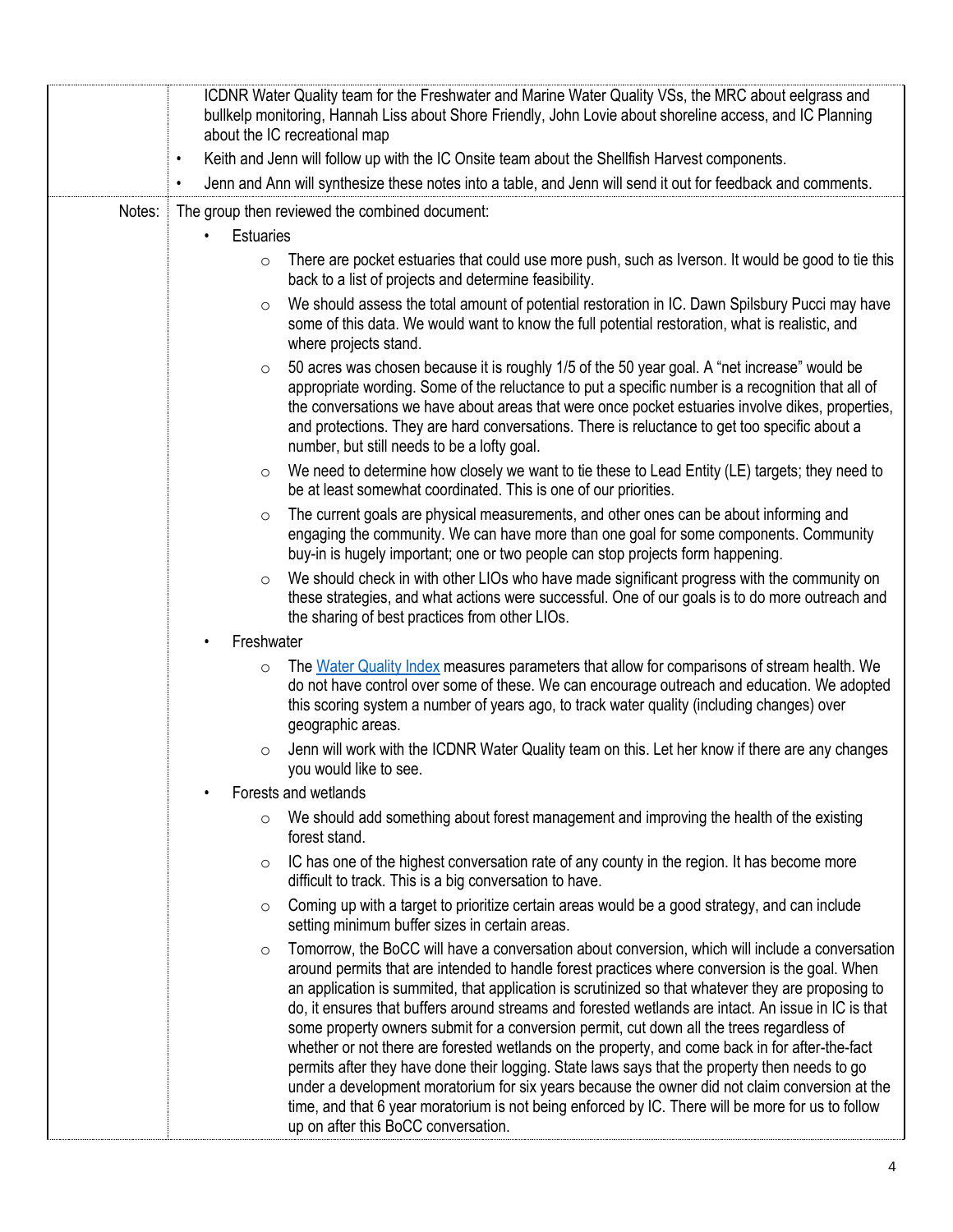| $\circ$            | The 15% metric should be checked for consistency.                                                                                                                                                                                                                                                                                                                                                            |
|--------------------|--------------------------------------------------------------------------------------------------------------------------------------------------------------------------------------------------------------------------------------------------------------------------------------------------------------------------------------------------------------------------------------------------------------|
| $\bullet$          | Beaches and marine vegetation                                                                                                                                                                                                                                                                                                                                                                                |
| $\circ$            | The Island County Marine Resources Committee (MRC) has been monitoring for eelgrass and<br>kelp. We can reach out to them about updates.                                                                                                                                                                                                                                                                     |
| O                  | For the shoreline armoring component, Jenn will reach out to Hannah Liss about projects that<br>have been done or are in the works.                                                                                                                                                                                                                                                                          |
| $\circ$            | There was discussion about permitting requirements for shoreline armoring (including for repairs).<br>A permit with the Army Corps of Engineers (ACOE) is needed. Recently, the National Marine<br>Fisheries Service (NMFS) bundled 39 PS-wide projects for shoreline armor and overwater<br>structures, and a jeopardy opinion for Chinook salmon was issued. Few (if any) of these projects<br>were in IC. |
| Marine waters<br>٠ |                                                                                                                                                                                                                                                                                                                                                                                                              |
| $\circ$            | Jenn will reach out to the ICDNR Water Quality team for data.                                                                                                                                                                                                                                                                                                                                                |
| $\circ$            | Once a water body is in the 303d list, it is hard to get it off (even if its water quality does improve).<br>This objective might be difficult to achieve because of the difficulty of getting off of this list. We<br>can identify this as a barrier. We can identify areas that have improved water quality and are still<br>listed. LIOs and PSP can collaboratively address this.                        |
| Forage fish        |                                                                                                                                                                                                                                                                                                                                                                                                              |
| $\circ$            | Herring ties into eelgrass more than beach habitat; we should change this to "habitat for forage<br>fish."                                                                                                                                                                                                                                                                                                   |
| $\circ$            | We need to add something about protecting existing habitat.                                                                                                                                                                                                                                                                                                                                                  |
| Salmon             |                                                                                                                                                                                                                                                                                                                                                                                                              |
| $\circ$            | This is covered well in Island County Salmon Recovery Technical and Citizen Committee's<br>(SRTCC) Salmon Recovery Plan (SRP). It ties into pocket estuaries. Most of IC habitat is more<br>beneficial for juvenile outmigration, rather than spawning.                                                                                                                                                      |
| $\circ$            | Dawn can come up with specific language.                                                                                                                                                                                                                                                                                                                                                                     |
| $\circ$            | "Increase" is better than "no net loss."                                                                                                                                                                                                                                                                                                                                                                     |
| $\bullet$          | Human Wellbeing (HWB) - Local foods                                                                                                                                                                                                                                                                                                                                                                          |
| $\circ$            | Add seaweed harvest (this is regulated by the state as a harvestable item, and there are limits to<br>what can be taken).                                                                                                                                                                                                                                                                                    |
| $\circ$            | A potential goal can be to increase or maintain harvestable areas.                                                                                                                                                                                                                                                                                                                                           |
| $\circ$            | Raising the visibility of this is another component.                                                                                                                                                                                                                                                                                                                                                         |
| $\circ$            | We can work with municipal sewage treatment facilities for recreational and commercial shellfish<br>beds.                                                                                                                                                                                                                                                                                                    |
| $\bullet$          | HWB - Shellfish beds (commercial)                                                                                                                                                                                                                                                                                                                                                                            |
| $\circ$            | It only takes one failing septic system to pollute an entire watershed. The intent is to find failing<br>septic systems and fix them, rather than having a high inspection frequency rate. This can include<br>language about monitoring.                                                                                                                                                                    |
| $\Omega$           | Keith and Jenn will work with the IC Onsite Team.                                                                                                                                                                                                                                                                                                                                                            |
|                    | Other HWB factors                                                                                                                                                                                                                                                                                                                                                                                            |
| $\circ$            | There is an opportunity missing in Sense of Place for measurement of Knowledge of Place. This<br>would be appropriate and measurable in outcomes and goals. This can include training and<br>literature (including signage at beaches).                                                                                                                                                                      |
| $\circ$            | Jenn will share the Good Governance Index and Sound Behavior Index.                                                                                                                                                                                                                                                                                                                                          |
| $\circ$            | The Drinking Water VS should include the Water Resources Advisory Committee (WRAC).                                                                                                                                                                                                                                                                                                                          |
| $\circ$            | John Lovie will likely be able to help with Shoreline Access components. Jenn will follow up with<br>him.                                                                                                                                                                                                                                                                                                    |